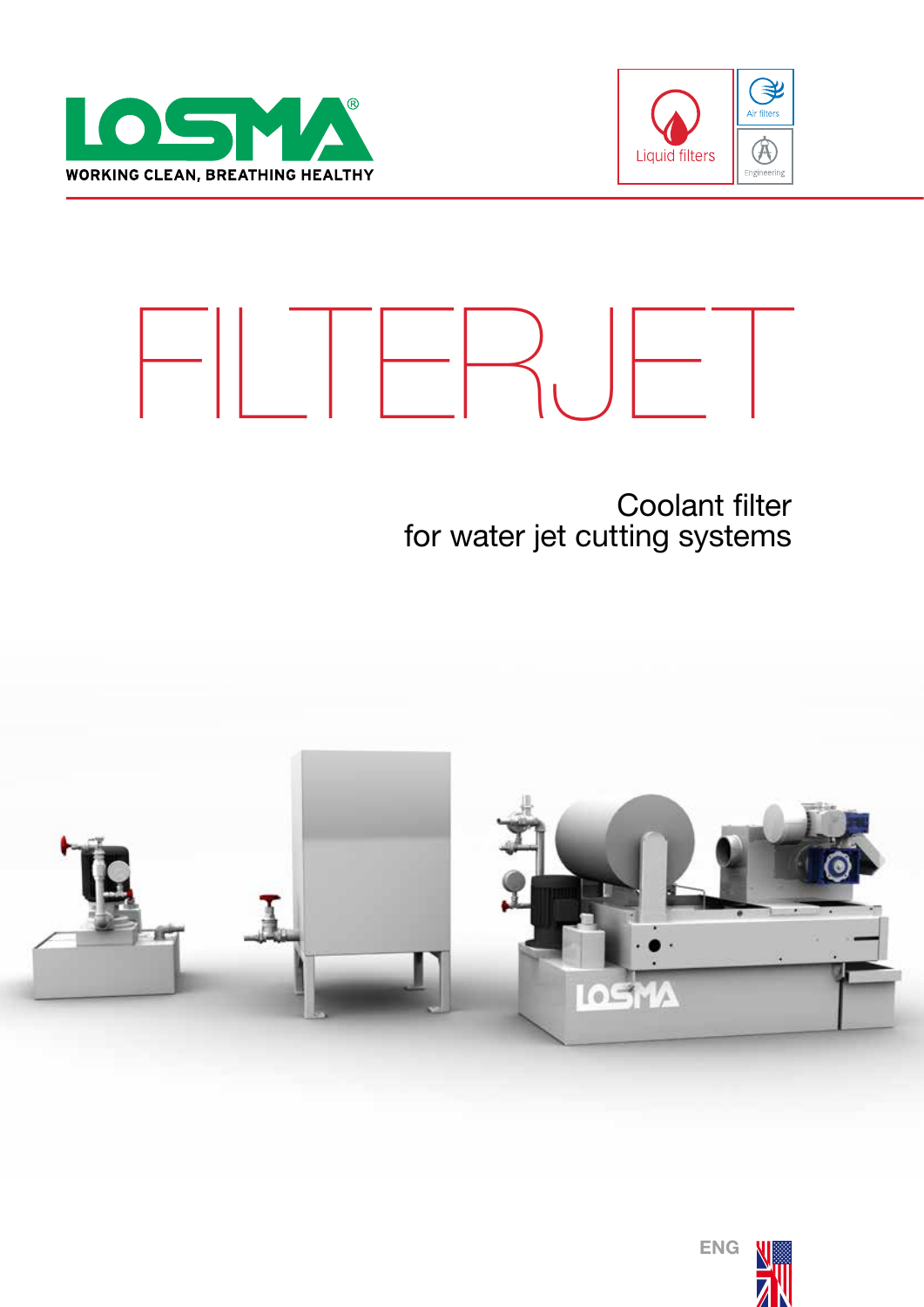# FILTERJET

FILTERJET is a coolant filter specifically designed for the filtration of water used in water jet systems (water cutting) contaminated by abrasive and cut material. The coolant filter is manufactured in AISI 304 stainless steel. The filtration degree that can be obtained is determined by various factors, including the type of filters used, the material processed, etc. It is possible to reach a filtration degree up to 3μ with the complete series of filters.



LOSMA guarantees that every single unit is individually tested through strict control procedures. Each unit is issued a test certificate for quality and function.

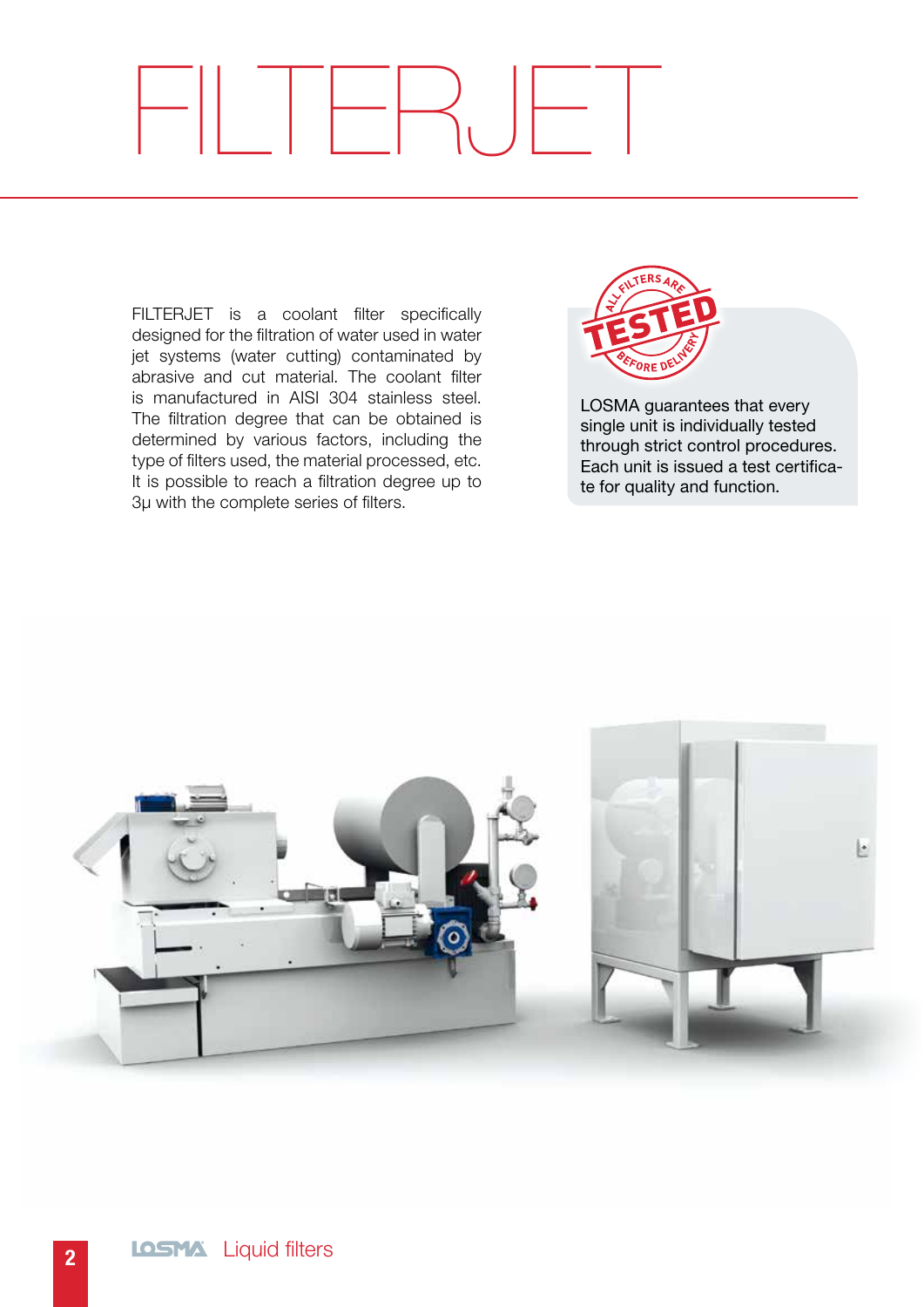

# Working principles



Flat bed  $(B)$ 

- **1** The dirty coolant falling by gravity from the water jet system is loaded on the DMD magnetic filter with self-cleaning drum, made of AISI 304 stainless steel (A) (if magnetic material is processed) or distributed by the trough on the flat bed filter  $(B)$  (if non-magnetic material is processed). The filtering fabric (C), duly chosen for its weight and degree of filtration, retains the pollutant particles and allows the liquid to flow into the collecting tank below.
- 2 The fabric progressively accumulates pollutant particles, increasing the degree of filtration until it becomes clogged. At this point, the liquid is no longer able to pass through the filtering fabric, so it rises to level, lifting the float (D), which activates the microswitch and controls the advancement of the conveyor and the consequent replacement of the exhausted fabric with the new one.
- The exhausted fabric  $(E)$  is collected in a special tank located at the head of the coolant filter, while the pre-filtered liquid collected in the tank below is sent, by means of the special electric pump  $(F)$  controlled by two electromechanical levels, to the 3μ superfiltration cartridge, which is also inserted in an AISI 304 stainless steel tank and from which the superfiltered liquid is discharged by gravity. 3
- 4 3 micron superfiltration cartridge. The superfiltration cartridge  $(G)$  is fed by a pump whose start and stop is controlled by two independent electromechanical levels. The hydraulic connection unit, equipped with a pressure switch, gives indication of cartridge clogging/replacement.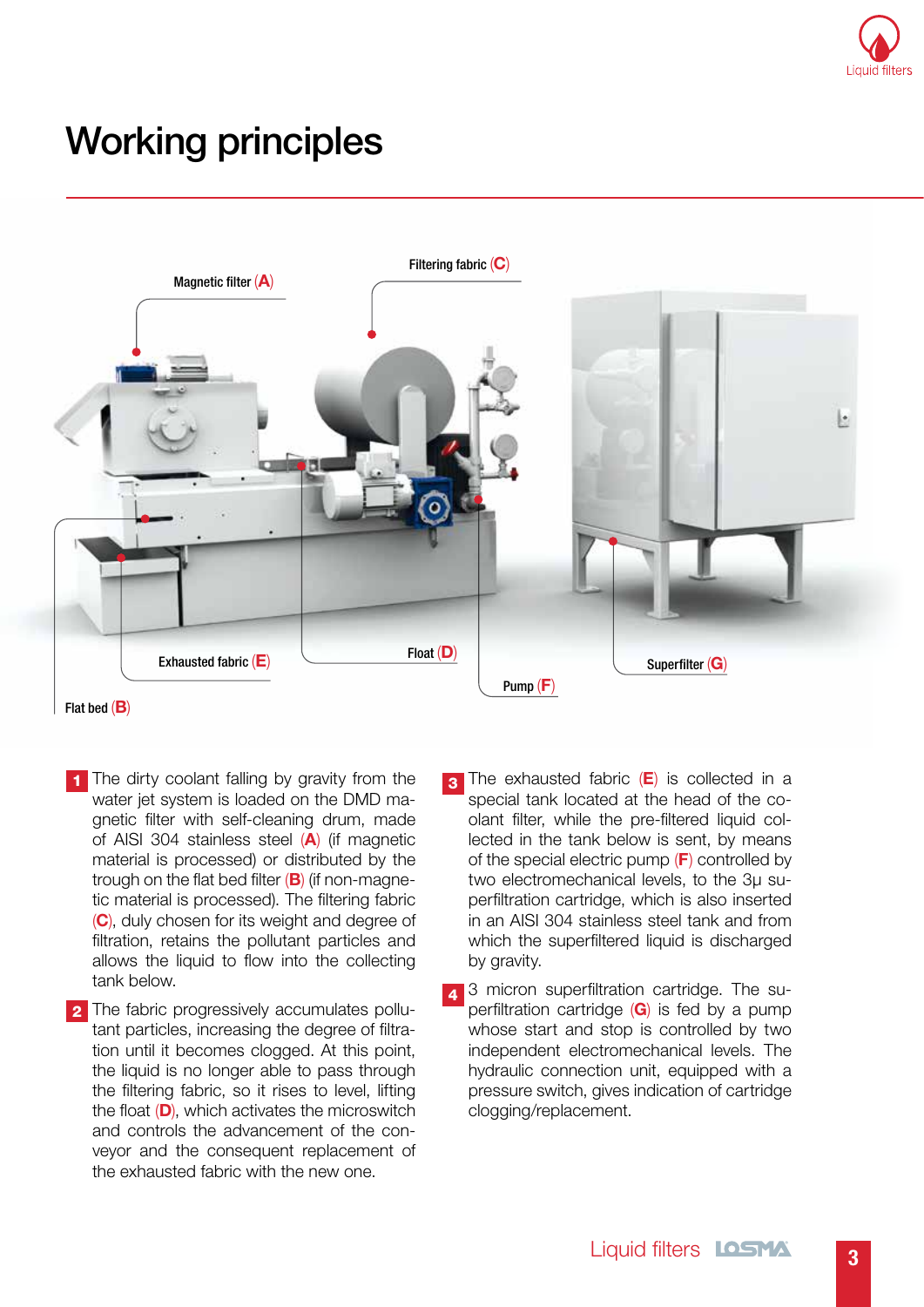# **Plus**



#### ONLY AVAILABLE IN STAINLESS STEEL VERSION

Filterjet is produced in stainless steel, particularly suitable for the filtering water, corrosive or aggressive liquids.



### COST EFFICIENCY

The fabric filtration guarantees a very high degree of purification. Different types of filtering fabrics are available.



## **SUPERFILTRATION**

Superfiltration of cutting liquids used in water cutting. Replacement superfiltration cartridges are available.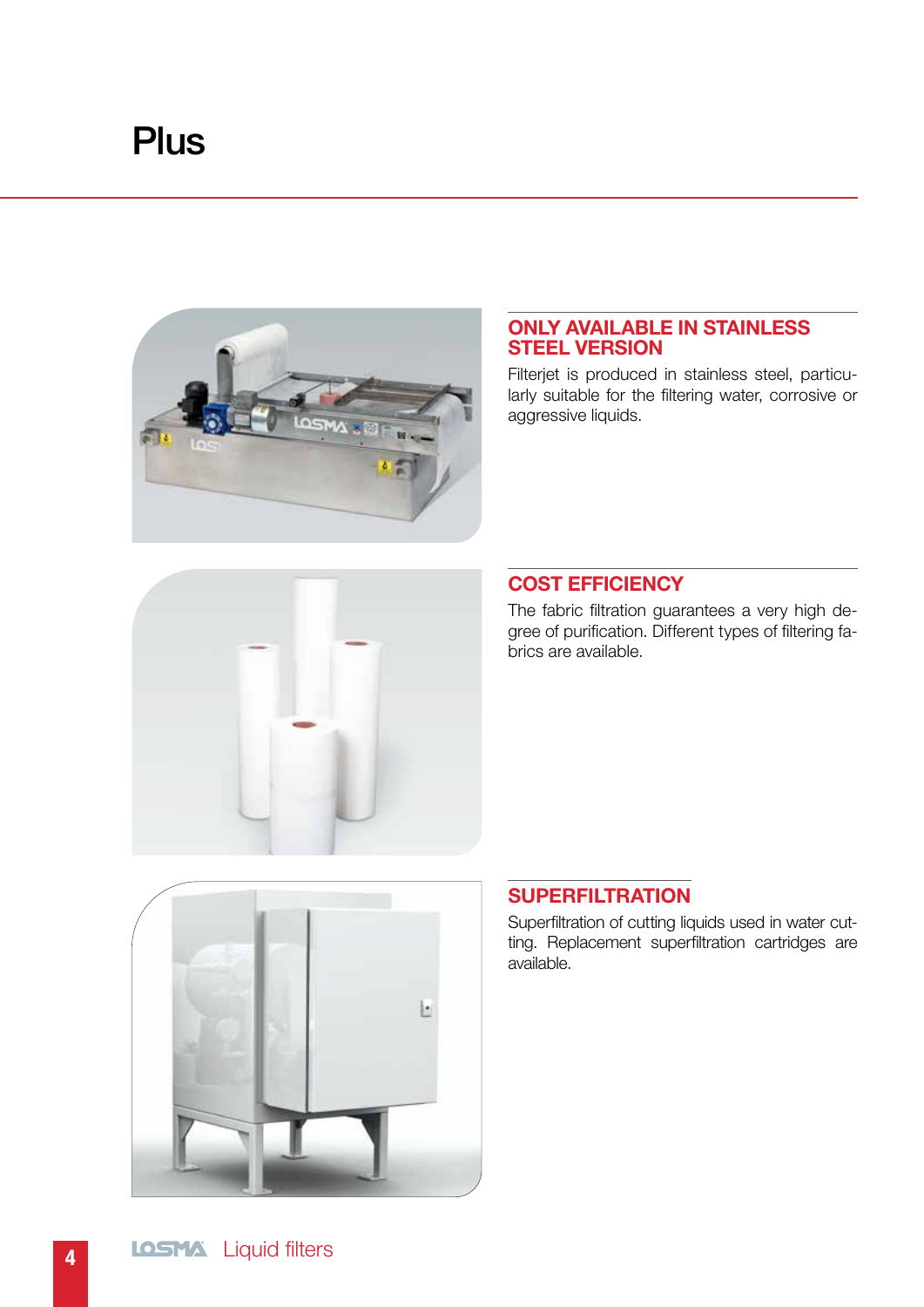

## **Optional**



## Stainless steel DMD (Optional)

Features:

- AISI 304 stainless steel sheet frame • 3" sleeve for loading liquid to be filtered
- Shaft with multiple rotating magnetic disc

• Type NMRV 30/40 worm gear motor ratio i=1/600 motor Kw.0.12 V.230/400 Hz.50

• AISI 304 stainless steel chute for adjustable in inclination sludge discharge

• AISI 304 stainless steel sludge scraper blade

#### Stainless steel DTE

Features:

- AISI 304 stainless steel sheet frame
- Drive shaft with AISI 304 stainless steel pinions and pulleys

• Lay shaft with AISI 304 stainless steel pinions and slat base supporting pulleys

• Conveyor for fabric support and transfer with special chain in Hostaform

• Type NMRV 40 worm gear motor ratio i=1/100 motor Kw.0.12 V.230/400 Hz.50 for conveyor movement

• Float unit for filtering fabric feeding

• AISI 304 stainless steel coolant liquid diffuser for coolant distribution

• Filter fabric roll

• AISI 304 stainless steel electrowelded sheet metal purified liquid collecting tank • 60 L capacity complete with sludge collecting tank

• Dimensions

424x825xh.200 3 micron superfiltration



#### Pump

For pre-filtered liquid delivery to the superfilter cartridge.

#### Electrical equipment

The system can be supplied with: • Electrical panel for complete system management

• Terminal box with all components wired (it must then be completed with electrical panel or interfaced to the machine tool)



#### Stainless steel transfer tank (optional)

Allows the superfiltered liquid to be collected at 3μ and then transferred for disposal, by means of an electro-level pump, even at long distances.

## 3 micron superfiltration

The 3u superfiltration cartridge inserted in a special AISI 304 stainless steel sheet tank complete with gravity outlet. It can be connected to an additional transfer station (for very distant drains), or directly to the disposal manifold.

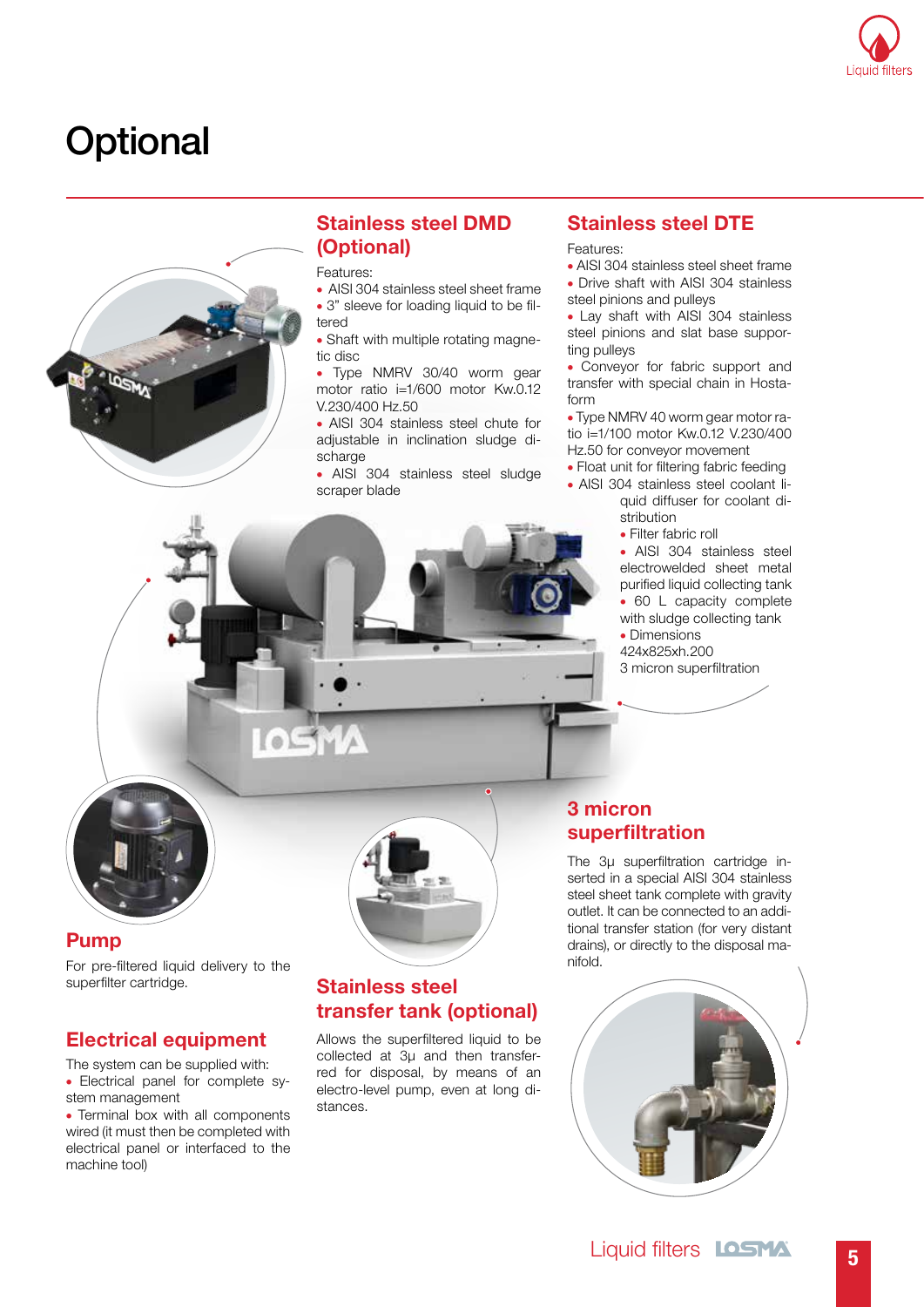# Applications



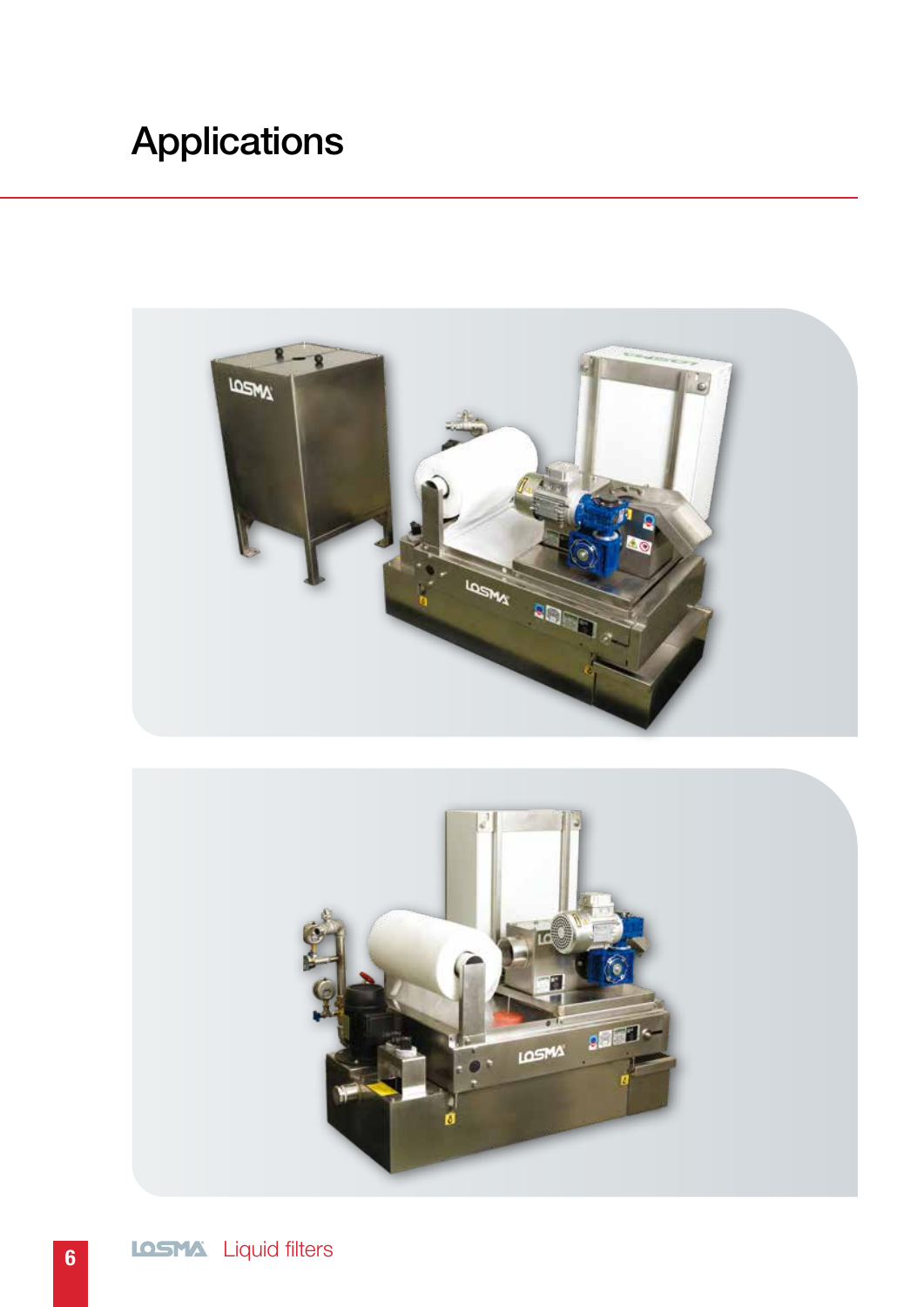

# **Dimensions**